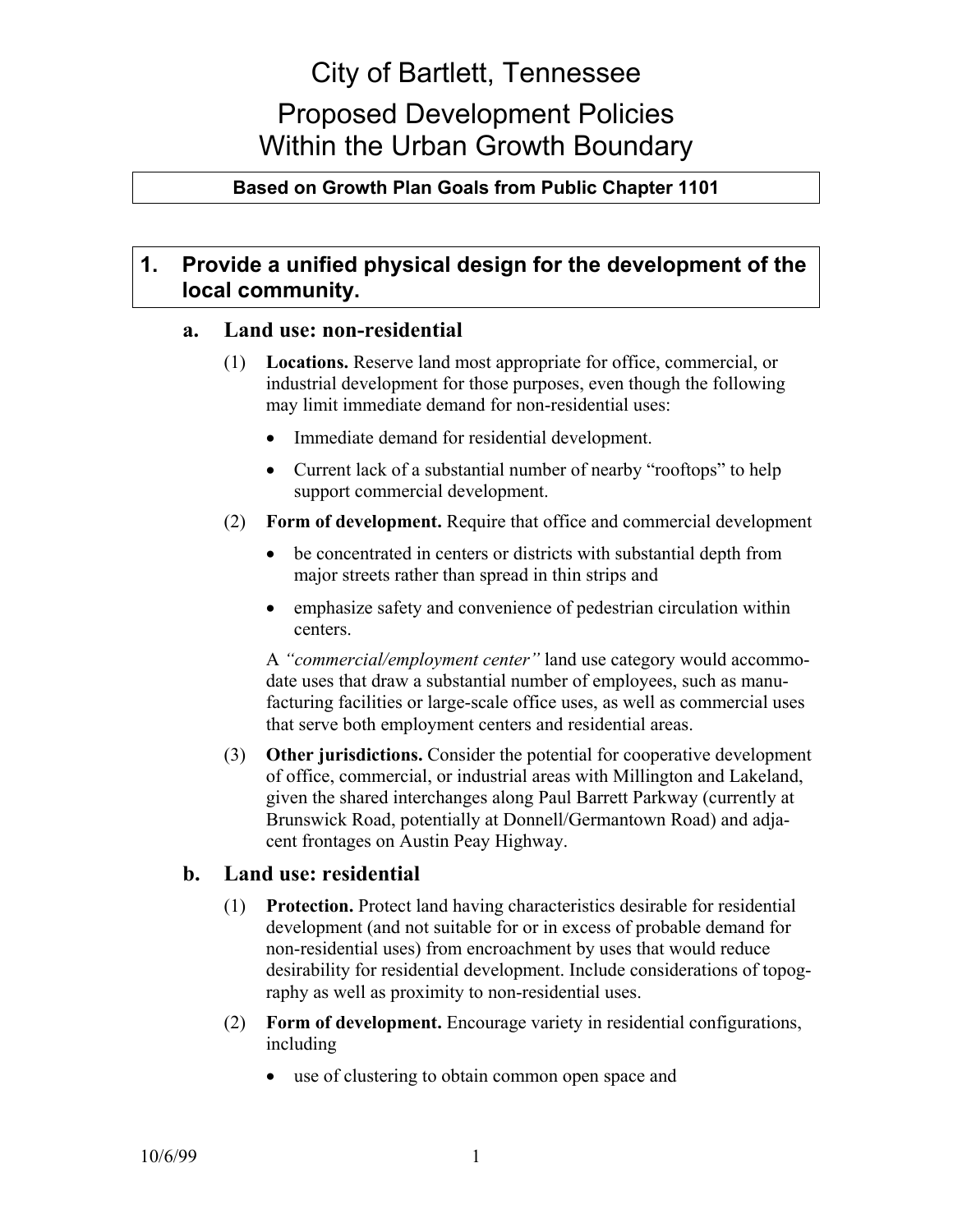• development of small clusters (i.e., with a relatively small number of homes), with design appropriate to a sense of neighborhood or community (e.g., well-designed centers and edges) rather than expanses of undifferentiated development.

# **c. Land use: public**

Provide for acquisition of right-of-ways, easements, or parcels suitable and properly located for the following land uses:

- (1) Major streets
- (2) Water and sewer facilities
- (3) Parks
- (4) Fire station
- (5) Schools

# **d. Relationship of land uses**

- (1) **Buffers.** Buffer single-family residential uses from non-residential and higher-density residential uses. Buffering may include separation by
	- distance (e.g., across public or private open space, including floodplains),
	- transitional uses (e.g., low-intensity, such as low-density office uses, or public uses, such as parks) or transitional architecture (e.g., residential-like or compatible with residential),
	- a fence,
	- trees and shrubs, or
	- a combination of these.

Require that residential development proposed in close proximity to non-residential development or major roads provide such buffers (in addition to any provided by adjoining non-residential development) to help protect future residents and property value.

- (2) **Mix of uses.** Encourage a fine-grained distribution of land uses, including public uses, to facilitate
	- response to market demand for a mix of complementary uses and
	- reduction of trip lengths necessary to meet daily or frequent needs of residents for commercial goods and services.

A *"planned community"* land use category provides for a mixture that is primarily residential but accommodates small-scale, neighborhoodserving commercial uses as well. Residential developers would not ordinarily provide adjoining commercial facilities but would design their residential areas to accommodate such uses by providing street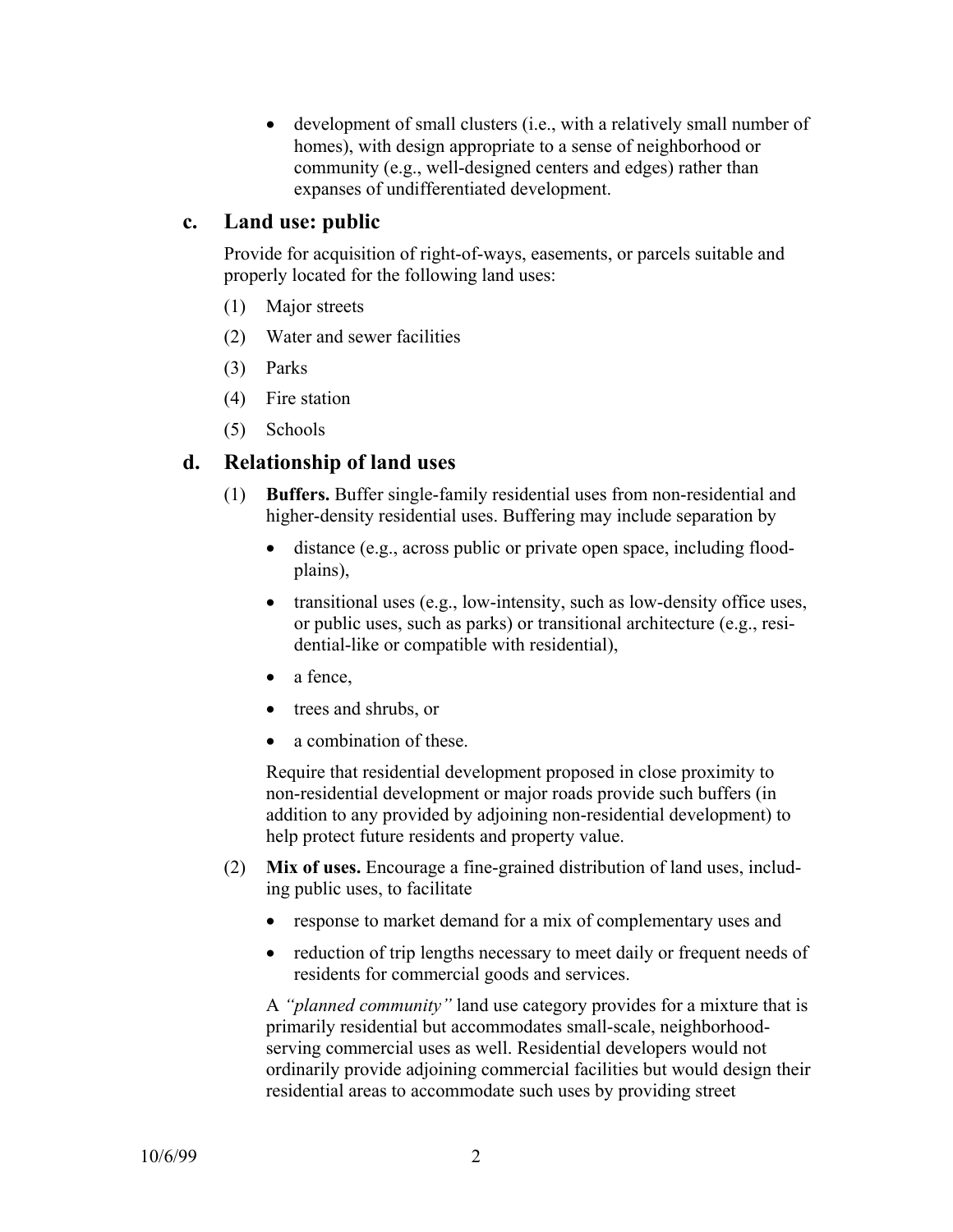connections and internal buffering (e.g., common open space). Commercial developers similarly would provide supplementary buffering and design characteristics "friendly" to surrounding residential uses.

(3) **Standards.** Adopt high standards for the appearance of development viewed from Paul Barrett Parkway, since this interstate-like corridor conveys to regional traffic a public image of Bartlett.

# **e. Transportation**

- (1) **Major street network.** To determine the most appropriate allocation of land for residential and non-residential uses, take into account
	- (a) the current access provided by Paul Barrett Parkway and Austin Peay Highway,
	- (b) future improvements to Brunswick Road (for access from the current city limits and reserve area),
	- (c) the future street running east from the intersection of Pleasant Ridge Road and Jack Bond Road to Brunswick Road (shown on the MPO regional transportation plan), and
	- (d) the future alignments of Germantown Road and Kirby-Whitten Parkway, which will
		- i. provide access to areas of large-scale commercial goods and services and employment in the current city limits and reserve area, and
		- ii. facilitate and serve future employment and commercial areas in the new reserve area.
- (2) **Local street network.** To minimize trip lengths, maximize emergency access, and maximize convenience for residents, develop a local street network that will provide for a substantial number of alternative routes within future residential areas and between such areas and non-residential areas and the major streets.
- (3) **Austin Peay Highway frontage roads.** Provide for frontage roads along Austin Peay Highway, to allow a high level of development while maintaining traffic capacity and a high level of service along that major road. Seek cooperation with adjacent jurisdictions, Shelby County, and TDOT.
- (4) **Barrett Parkway/Pleasant Ridge Road frontage.** Between Donnell Road and Brunswick Road, provide for "through" development from Pleasant Ridge Road to the parkway, to ensure that both high visibility from the parkway and good access from Pleasant Ridge Road are combined. (Do not permit subdivision and consumption of the Pleasant Ridge frontage in a manner that leaves poor access to the back lands along the parkway.)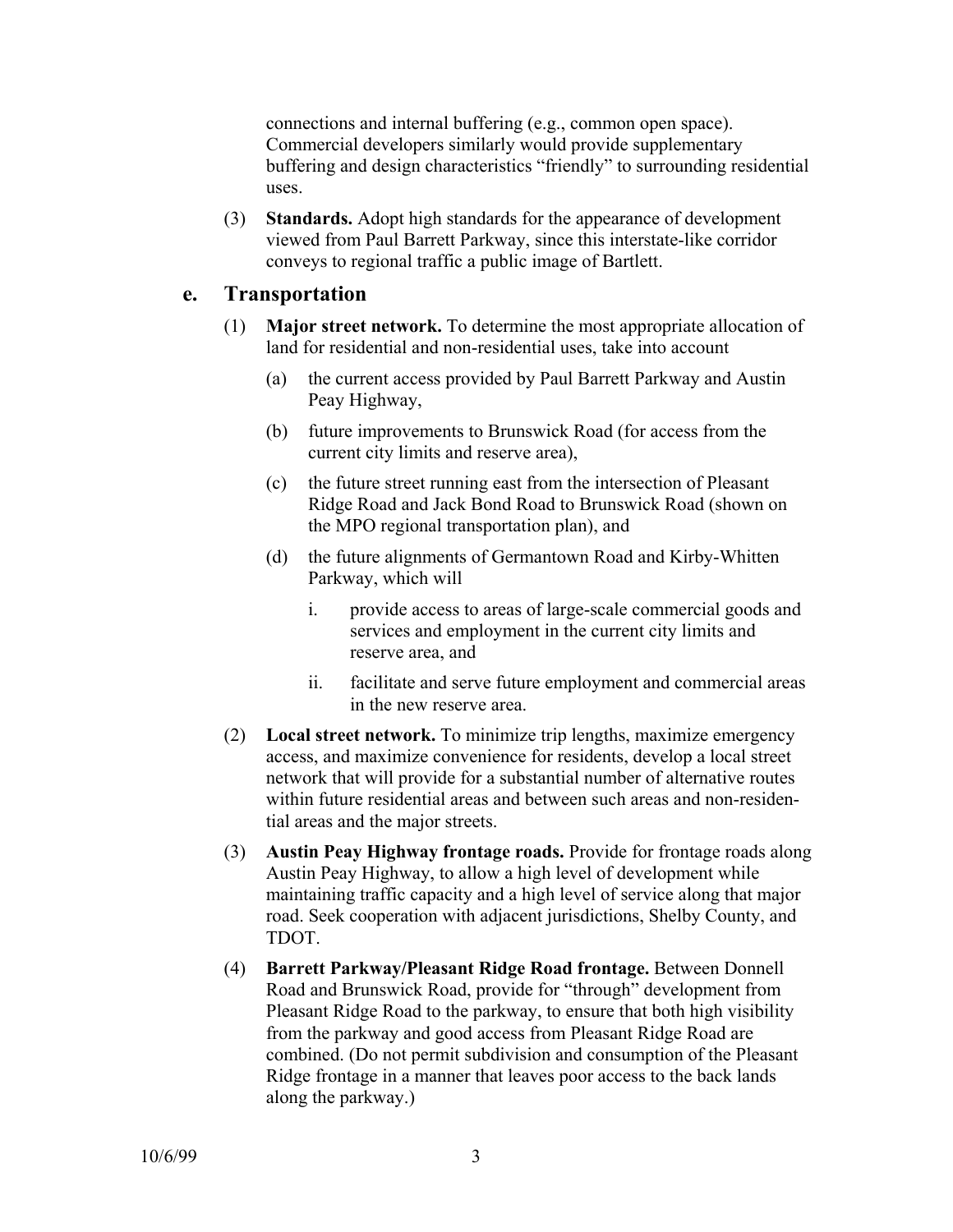Provide for frontage roads along Paul Barrett Parkway where

- access to land abutting the parkway is not otherwise provided by Pleasant Ridge Road or
- the depth from Pleasant Ridge Road to the parkway is great enough to justify a frontage road.
- (5) **West of Austin Peay Highway.** For the area north of Bolen Huse Road and east of Singleton Parkway, provide for "through" development into the lands along the Loosahatchie River. (Do not permit subdivision and consumption of the Singleton Parkway and Bolen Huse Road frontages in a manner that leaves poor access to the back lands along the river.)
- (6) **Residential subdivision access.** Provide for multiple points of access to residential areas, so as to
	- (a) minimize internal concentrations of resident traffic,
	- (b) maximize convenience of access from all directions for residents, and
	- (c) discourage through traffic on local streets.
- (7) **Residential lot access.** Restrict direct driveway access from new residential lots to Austin Peay Highway, Singleton Parkway, Bolen Huse Road, Donnell Road, Brunswick Road, Pleasant Ridge Road, the future alignments of Germantown Road and Kirby-Whitten Parkway, and other collector or arterial streets developed in the area.

# **f. Maps**

- (1) **Existing Land Use.** Existing land use and ownership patterns and transportation facilities are shown on an "Existing Land Use" map.
- (2) **Future Land Use Pattern.** Future land use patterns and transportation corridors are shown on a "Future Land Use Pattern" map.
- (3) **Locations of Land Uses.** Specific locations of future land uses are subject to change with shifts in alignments of future streets, changing ownership patterns, and the influence of early changes in land use on later changes. Therefore, boundaries of land use categories will be determined upon detailed analysis of land characteristics, proposed land use, and existing and proposed infrastructure, in accordance with the policies herein.

# **2. Encourage a pattern of compact and contiguous highdensity development to be guided into urban areas or planned growth areas.**

## **a. Extension of infrastructure**

Allow urban development to occur only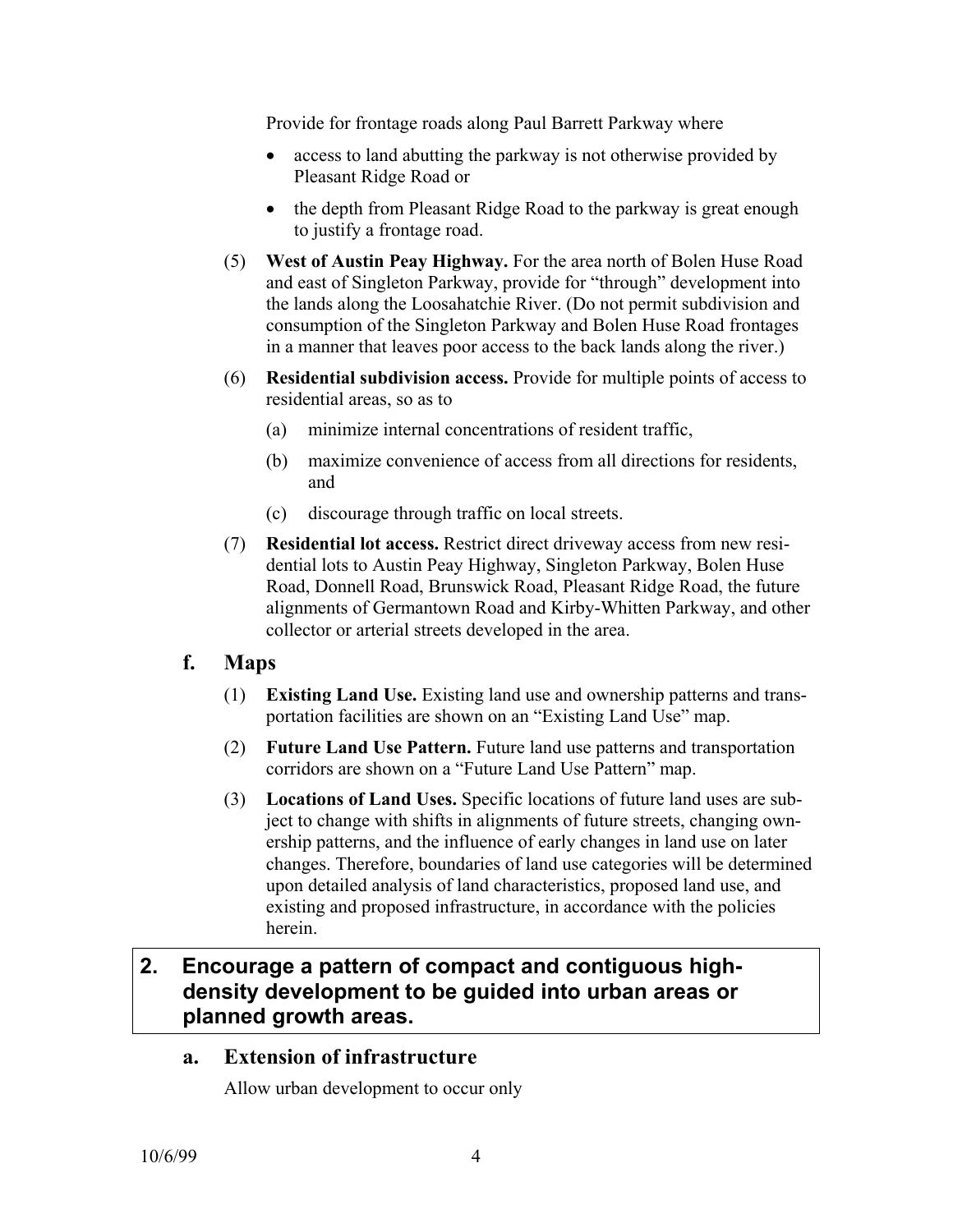- (1) within corridors in which infrastructure already exists and
- (2) along infrastructure extended incrementally outward from those corridors.

For example, for *street access,*

- major non-residential development should occur first in the Austin Peay Highway corridor and in the Paul Barrett Parkway corridor near Brunswick Road and
- residential development should occur off Pleasant Ridge Road.

## **b. Contiguous development**

Encourage development on land contiguous to existing development, i.e., *not* to skip over substantial vacant tracts, since this

- makes infrastructure expansions and public services more costly (fewer persons served per mile of infrastructure or service route) and
- requires expenditures for capacity long before it can be fully utilized, diverting current funds from higher-priority needs.

# **3. Establish an acceptable and consistent level of public services and community facilities and ensure timely provision of those services and facilities.**

#### **a. Plan of services**

Develop and implement a plan of services for each area to be annexed, in accordance with statutes.

#### **b. Street plan**

Plan a major street network that will facilitate the desired character of development. Require that all development proposals conform to the plan.

## **c. Capital Improvements Program**

Develop a Capital Improvements Program (CIP).

#### **d. Land acquisition**

See Part 1, "Land use: public."

#### **e. Service levels**

Require that developers construct or improve public infrastructure, at the time development occurs, as necessary to meet the City's service standards (including infrastructure planned for future public construction). This includes street widening and intersection improvements (turn lanes and traffic signals) necessary to maintain the target Level of Service (LOS).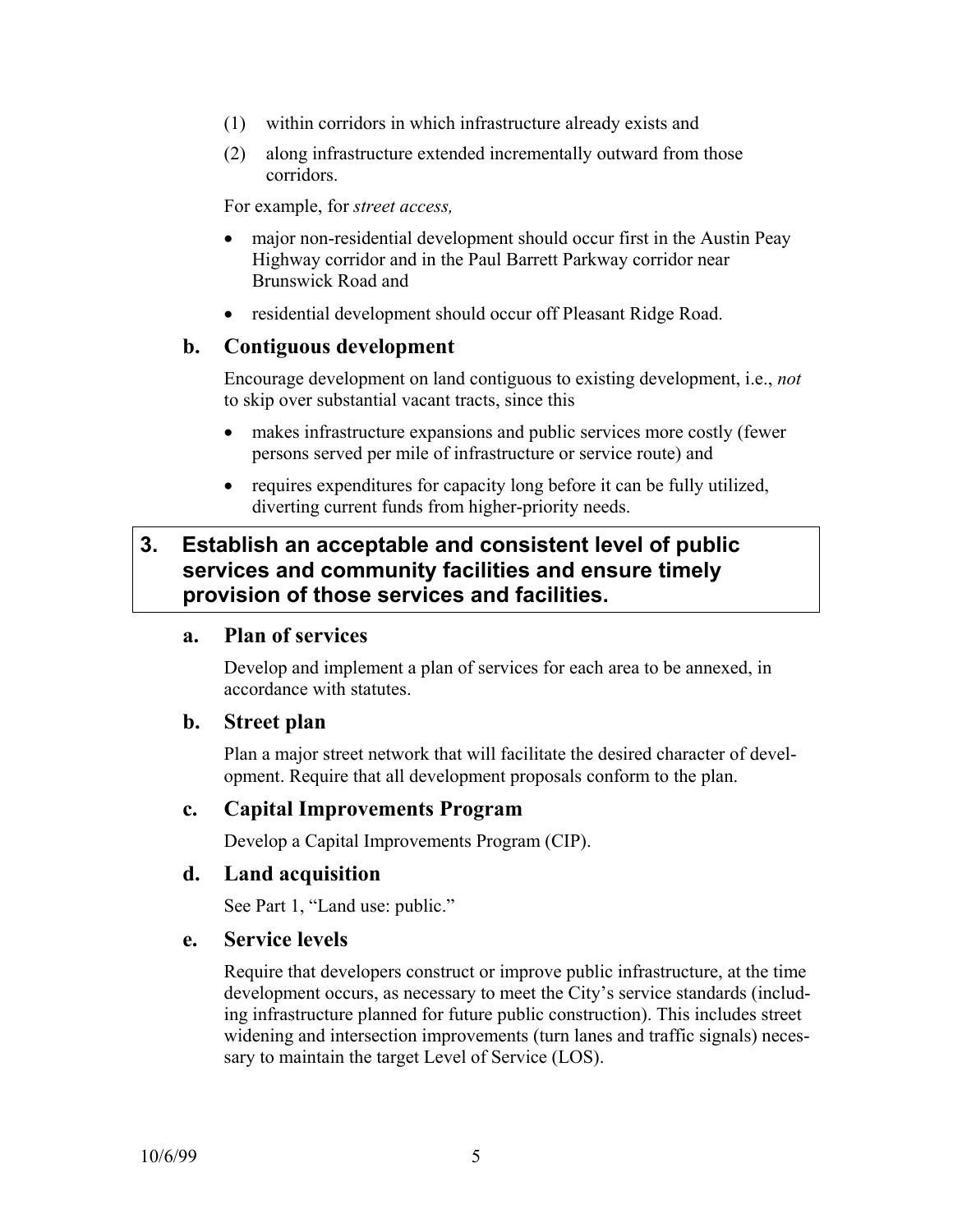## **f. Sewer connection**

Require that all development connect to a public sanitary sewer system.

# **4. Promote the adequate provision of employment opportunities and the economic health of the region.**

#### **a. Employment**

Facilitate development of a commercial/employment center or corridor along Paul Barrett Parkway (e.g., office, manufacturing, or research and development uses), to take advantage of regional access.

## **b. Goods and services**

Facilitate development of a wide range of commercial goods and services in close proximity to residential development, so that

- residents of the area can meet their daily or frequent needs for such goods and services in the immediate area and
- opportunities for small businesses will be enhanced.

#### **c. Access**

Design the street network to maximize convenience of access to employment and commercial locations.

# **5. Conserve features of significant statewide or regional architectural, cultural, historical, or archaeological interest.**

Utilize the Historic Preservation Commission to review and make recommendations on these resources.

# **6. Protect life and property from the effects of natural hazards, such as flooding, winds, and wildfires.**

## **a. Floodplain development**

Restrict development in the currently-mapped 100-year floodplain of the Loosahatchie River and its tributaries. Prohibit any net filling of the floodplain.

## **b. Floodplain as open space**

Residential development adjoining the floodplain may apply to use the floodplain as part of common open space integral to the development.